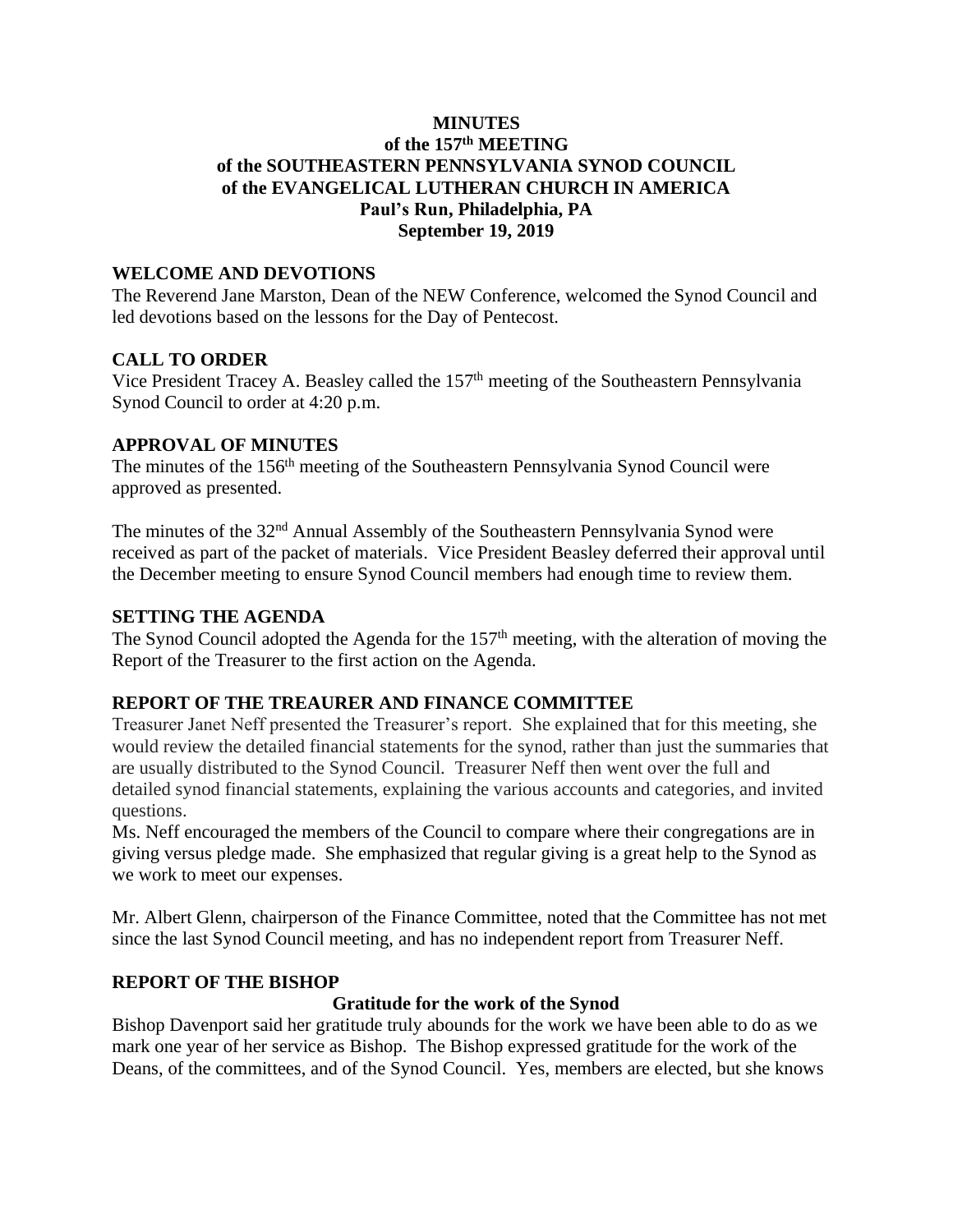that each member has much work in their life and work, in addition to the work of the Council and the sub teams of the Council on which they serve. "The way you serve, I want to serve too."

### **Gratitude for our new D.E.M.**

The Bishop is grateful for our new Director of Evangelical Mission, the Rev. Dr. William Flippin, Jr. We have waited for over a year for the right person to come on board, and we are excited and grateful for Dr. Flippin's presence among us, and the ways in which he will help us see and identify the ways the Spirit is moving among us.

# **Trip to the Evangelical Lutheran Church of Tanzania**

Bishop Davenport and former Bishop Viviane Thomas-Breitfeld were able to accompany Presiding Bishop Elizabeth Eaton to Tanzania, where they were guest lecturers at the Women Theologians and Pastors Consultation. She was thrilled to be a part of a program that supported sisters in two dioceses that do not ordain women. Bishop Eaton spoke to them of governance, as ways to assist them going forward for their cause. These women were inspired to write a resolution to bring before their conference to make the ordination of women a reality. People from the floor brought it up for consideration, and it was passed. We spoke of women in prayer, we spoke of women of resistance in Scripture. It was an honor to walk alongside them as they work to make their next moves toward full inclusion and empowerment in the ELCT.

While in Tanzania, they also visited our Companion Synod, the Northeast Diocese. They were warmly welcomed by Bishop Stephen Munga and his wife, Dr. Anneth Munga. They were able to visit all our sites; it was thrilling to listen to learn, to love, to lead others to see Christ, and to serve.

The Northeast Diocese is starting 62 new ministries, 62 new sub-parishes. They recognize it is not about them, it is about the other. They are raising leaders from the ground up.

# **ELCA Convocation of Teaching Theologians**

Bishop Davenport was invited, along with Bishops Guy Erwin and Bill Gohl, to attend this Convocation, and to present on the topic of privilege and power, illustrated through Bonhoeffer's concept of cheap grace. Bishop Davenport is pleased our teachers and theologians are identifying the ways in which the system itself is inhibiting people of color from entering ministry.

#### **Churchwide Assembly**

Bishop Davenport produced a large folder filled with papers and reports to visually present the volume of materials that were before the voting members at the Churchwide Assembly in Milwaukee. In her written report she listed many of the actions the church had undertaken in the Assembly. She then asked for comments about what people have heard regarding the Assembly. In particular she asked what members of the Council are hearing regarding the action declaring the ELCA a "Sanctuary Church."

- + Pastor Joey Klinger two people approached him saying "I hope we aren't helping "those illegals.""
- + Secretary Richard four different people asked what this was about, but also asked, "Isn't this what we are supposed to do?"
- + Pastor Jennifer Phelps just questions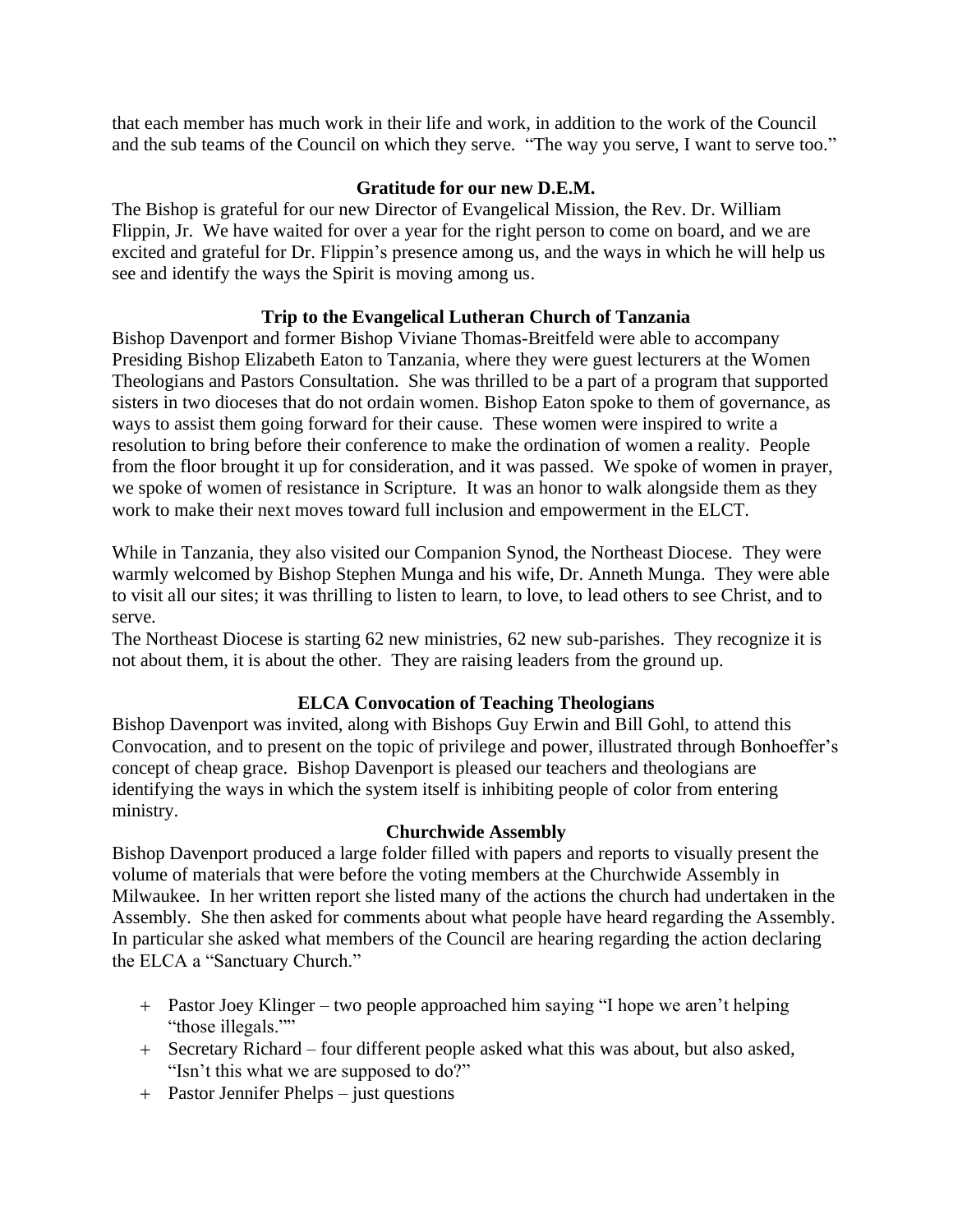- + Pastor Gwendolyn King the letter from the Bishop which explains the action has helped a great deal.
- + Pastor Serena Sellers I heard nothing until I made it the topic of my newsletter article. We have a divided congregation, and people are not talking about it; until I raised it.
- + Mr. Phil Tackett there is an undercurrent of fear that we are doing something illegal. We will need to reassure people that what we are doing is good and right.

Persons from Southeastern Pennsylvania Synod who were in nomination for positions at the Churchwide Assembly:

Those elected:

Vice President Tracy A. Beasley – Church Council at Large Mr. Frank Roth – Board of Pensions Mr. Emanuel Alves – Committee on Appeals Pastor Sarah Anderson-Rajarigam – Nominating Committee Those not elected, but willing to be in nomination: Ms. Annette Sample Pastor Tim Johansen Pastor Tyler Rasmussen – a top 7 nominee for ELCA Secretary out of 114 nominees.

#### **Holy Closure**

Good Shepherd, Mayfair ended its ministry August 25<sup>th</sup>, and we pray for the people of Good Shepherd, and for Pastor Dwight Mason, on this emotional occasion. Bishop was pleased to be able to pray, and cry, with them. The theme of the Closing service was "Pass it on."

#### **Ecumenical Connections**

Vice President Beasley was able to join Bishop Davenport in representing the SEPA Synod at the Episcopal Elevation of Bishop Guy L. Glimp, STM, of the Church of God in Christ as we live into a deeper relationship with the Historic Black Churches in our area. Bishop Davenport also had the opportunity to preach with and before Bishop Peggy Johnson of the Philadelphia Area of the United Methodist Church.

#### **Staff Change**

Bishop Davenport noted the bittersweet nature of a change on our Synod Staff. Pastor Brad Burke has left his position as Assistant to the Bishop for Youth, Young Adult, and Faith Formation ministry. Bitter news, in that Brad is stepping down; sweet in that he is returning to the parish, to which he has felt a call for some time. We pray for Pastor Burke and the people of St. Paul's, Exton, as they begin this chapter of ministry together.

Pastor Phelps asked what will happen with the First Call Theological program now that Pastor Burke is moving on. She expressed concern that this not lose momentum as we have recently been reorienting the format. Bishop Davenport replied that Pastor Burke has assured her that all is in place for his to continue.

Mr. Bert Glenn asked about the Convocation of Teaching Theologians. Was this within the Church, or was it more broad? Bishop replied that this was for our Lutheran circle, and the many schools of higher education in our circle. They are not getting the numbers of students they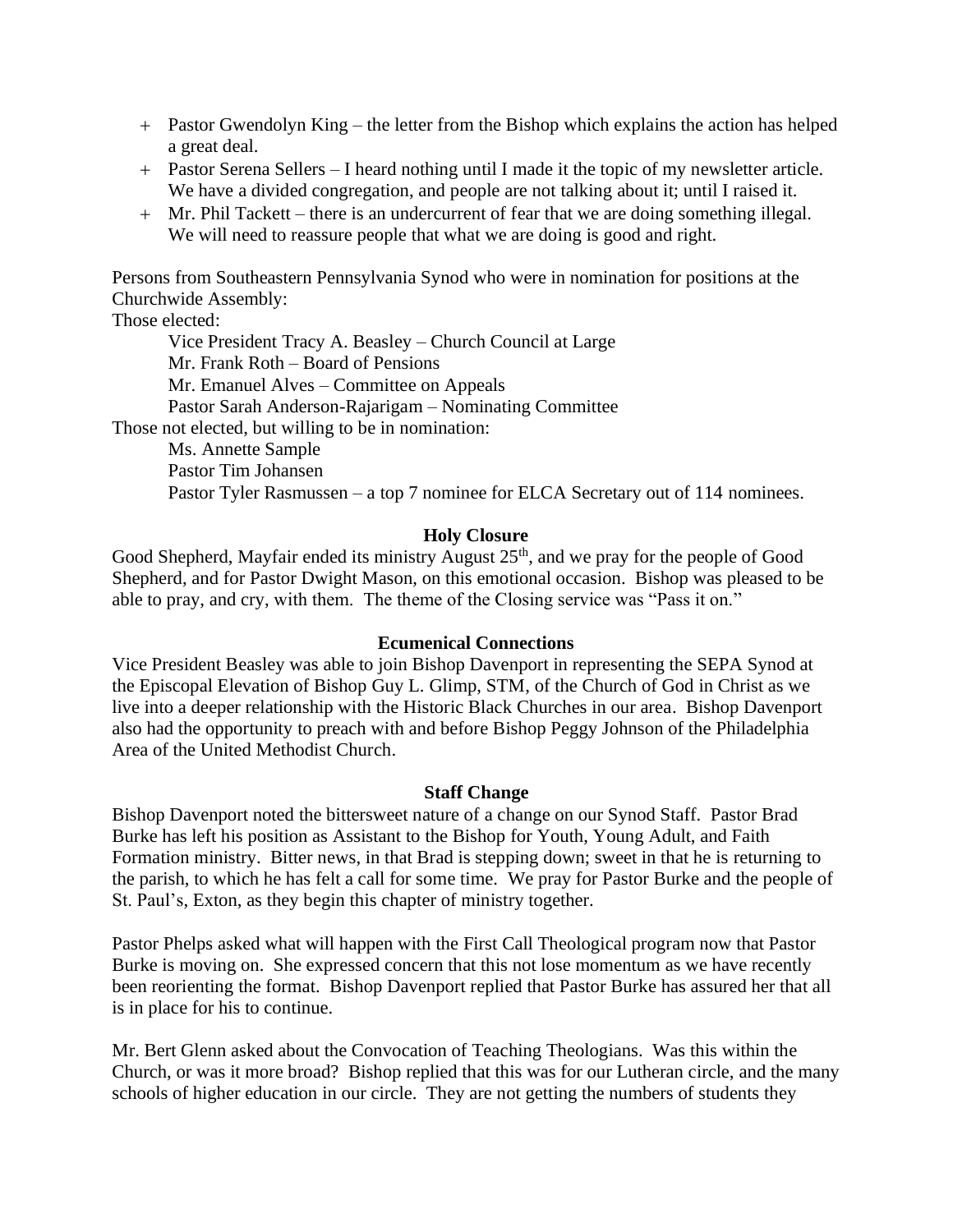would like, and they would like to know why. This is particularly true of students of color. We need these conversations so we can grow in understanding, and make changes to increase our reach and diversity.

#### **Actions on the Roster**

Secretary Richard presented the actions of the roster.

#### *Renewal of Calls to Specialized Ministry:*

**S.C.19.09.01. THEREFORE, BE IT RESOLVED THAT the Southeastern Pennsylvania Synod Council extend a one year, renewable call to the Rev. Ghislaine Cotnoir to Specialized Ministry as Director of Spiritual Care at Artman and the Hearth at Drexel, beginning May 15, 2019 to May 14, 2020.**

**S.C.19.09.02. THEREFORE, BE IT RESOLVED that the Southeastern Pennsylvania Synod Council, in accord with bylaw 7.41.15., in the** *Constitution, Bylaws, and Continuing Resolutions of the Evangelical Lutheran Church in America***, renew a call as Spiritual Director to the Rev. Leslie M. Richard under** *Unusual Circumstance* **for a period of one year effective June 1, 2019.** *(Renewable on an annual basis.)*

**The Synod Council unanimously adopted the resolutions.**

#### *Request to move to Retirement Roster:*

**S.C.19.09.03. THEREFORE BE IT RESOLVED THAT the Southeastern Pennsylvania Synod Council grants the Rev. Margaret D. Frischmann retirement status, effective September 1, 2019**

**The Synod Council unanimously adopted the resolution.**

#### *Call to Interim Ministry:*

**S.C.19.09.04. THEREFORE, BE IT RESOLVED THAT the Southeastern Pennsylvania Synod Council extend a call to Interim Ministry to the Rev. Viviane Thomas-Breitfeld for a period of one year, effective August 5, 2019.**

**The Synod Council unanimously adopted the resolution.**

#### *Renewal of Invitation to U.C.C. minister to serve an ELCA congregation:*

**S.C.19.09.05. THEREFORE, BE IT RESOLVED THAT the Southeastern Pennsylvania Synod Council approve entry rite renewal, Invitation to Extended Service, for the Rev. Suzanne Marie Spaulding to St. Luke's Lutheran Church, Ferndale, PA, beginning September 1, 2019 to August 31, 2020.** *This invitation is renewable annually by the Synod Council.*

**The Synod Council unanimously adopted the resolution.**

#### *On Leave from Call Request:*

**S.C.19.09.06. THEREFORE BE IT RESOLVED THAT the Southeastern Pennsylvania Synod Council grants the Rev. Dwight Mason on leave from call status, first year, effective August26, 2019**

**The Synod Council unanimously adopted the resolution.**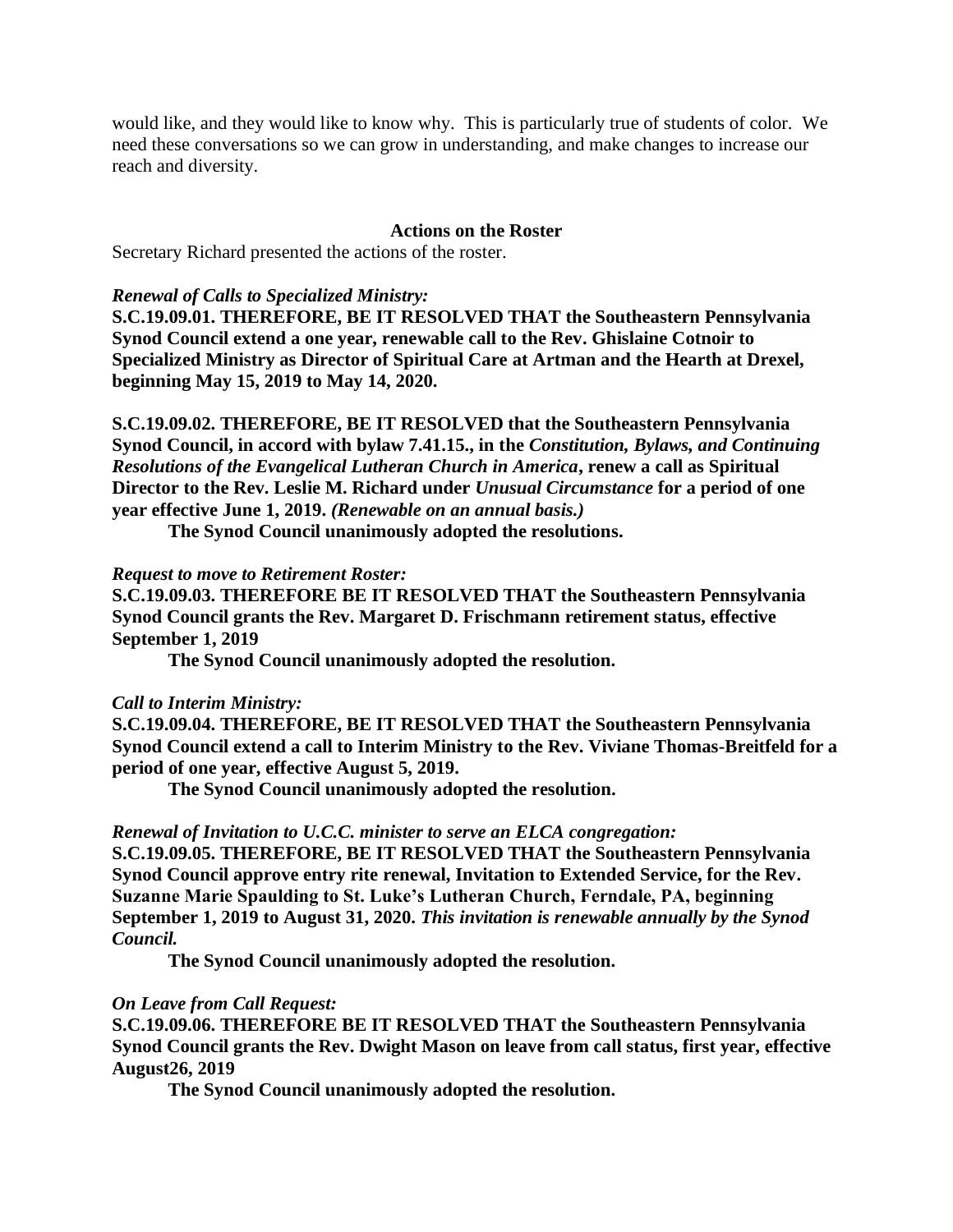## **Information Not Requiring Action**

# *Transfers:*

The Rev. Sarah Stobie to Greater Milwaukee Synod, effective May 16, 2019 The Rev. Viviane Thomas-Breitfeld from South Central Synod of Wisconsin, effective August 7, 2019

# *Deaths:*

The Rev. John Holman, June 29, 2019 The Rev. Frederic B. Geehr, September 9, 2019

# **REPORT OF THE VICE PRESIDENT AND EXECUTIVE COMMITTEE**

Vice President Beasley noted that her report was contained in the packet of materials. With no questions, Ms. Beasley shared that she is continuing her visits to congregations to bring encouragement and gratitude from the Synod Council. She welcomes any Synod Council member to join her, particularly when she is visiting a congregation in their Conference.

### **Committee Assignments**

Vice President Beasley reviewed the proposed Synod Council assignments for the coming year. She thanked all the chairpersons for their past work and for their willingness to continue in their roles. The Administrative Committee now has co-chairs because of the amount of work involved to prepare for the Synod Assembly. Please be mindful that we need to be creative on how our committees meet. Make use of Skype, or conference call if not able to meet face to face. Chairs, remember that you are not set up to do all the work. Use your people. Share the load and the responsibility.

# **S.C.19.09.07. THEREFORE BE IT RESOLVED THAT the Southeastern Pennsylvania Synod Council affirms the Committee assignments as proposed by the Bishop and Vice President.**

**The Synod Council unanimously adopted the resolution.**

# **REPORT OF THE SECRETARY**

Secretary Richard shared the following items, which were included in his written report.

#### **Affirmation of Electronic vote**

**S.C.19.09.08. THEREFORE BE IT RESOLVED THAT the Southeastern Pennsylvania Synod Council affirm the electronic vote approving the Rev. Karen Sease to serve as acting bishop from September 1 through September 10, 2019 while Bishop Davenport is attending the Lutheran World Federation 2019 Retreat of Newly Elected Leaders in Geneva. The Synod Council unanimously adopted the resolution.**

**Reception of the property of a former congregation of the SEPA Synod** Good Shepherd, Mayfair, Philadelphia has experienced "holy closure."

**S.C.19.09.09. THEREFORE BE IT RESOLVED THAT the Southeastern Pennsylvania Synod Council acknowledges with sadness the action of Good Shepherd Lutheran Church, 7234 Erdick Street, Philadelphia, to close, effective August 25, 2019, on which date the**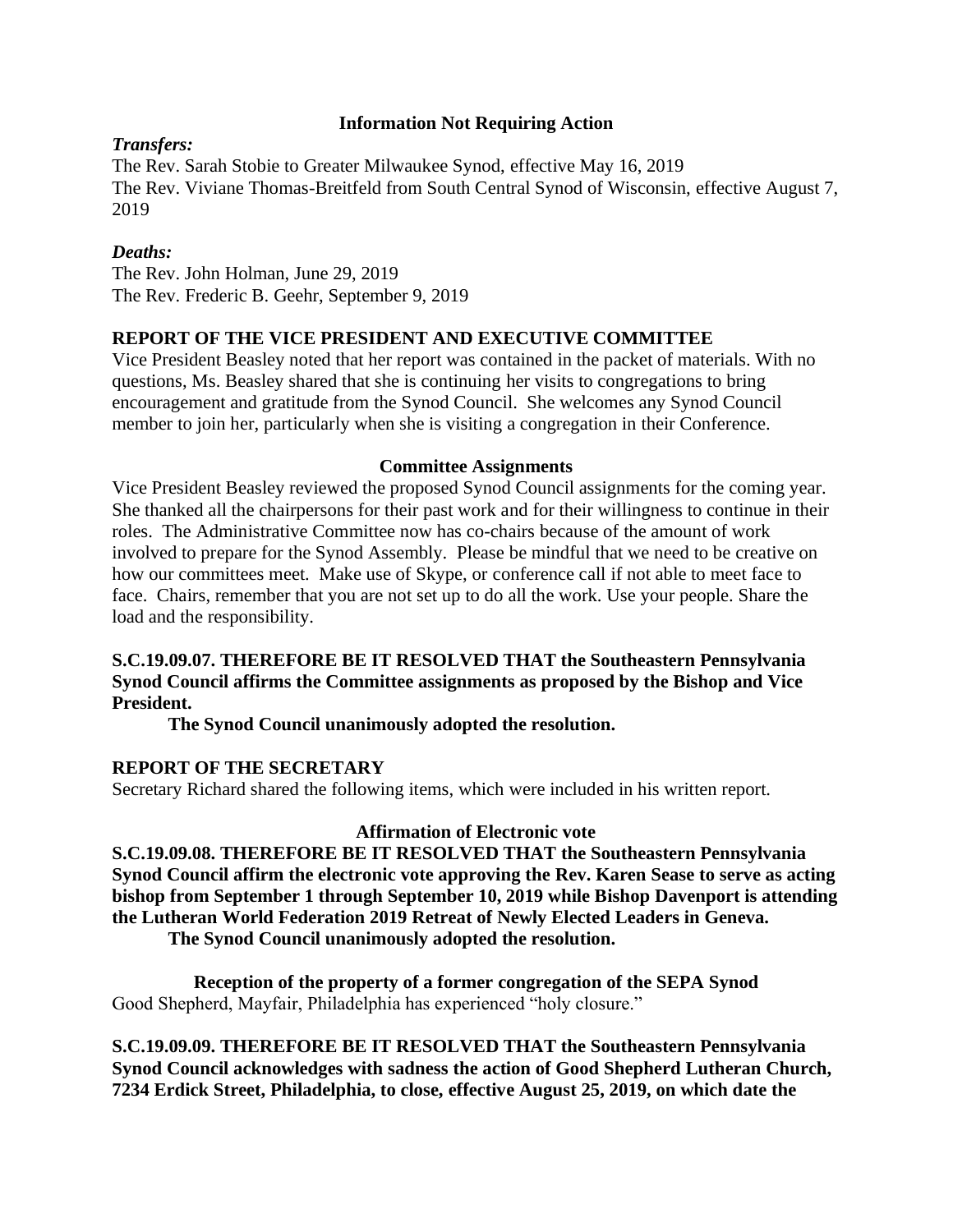**Southeastern Pennsylvania Synod received the property of Good Shepherd, Philadelphia, in accordance with the Constitutions, Bylaws, and Continuing Resolutions of the Evangelical Lutheran Church in America, specifically 9.71.b., +S13.23., and \*C7.01.; and, on this date, September 19, 2019, authorizes the Bishop of the Southeastern Pennsylvania Synod, or the Bishop's representative(s), to sell the property on behalf of the Southeastern Pennsylvania Synod.**

### **The Synod Council unanimously adopted the resolution.**

#### **Churchwide Assembly**

Just prior to the Assembly, Pastor Nancy Brown was not able to attend. Pastor Sarah Anderson-Rajarigam was appointed to go in her stead.

Voting Members who attended the Churchwide Assembly from SEPA Synod include: Mr. Emanuel Alves, Holy Communion, Philadelphia Rev. Sarah Anderson-Rajarigam, Grace, Drexel Hill Mr. Matthew Banda, Faith Immanuel, East Lansdowne Deacon Beth Ann Barkau, Reformation, Media Ms. Tracey A. Beasley, Reformation, Philadelphia Bishop Patricia A. Davenport, Spirit and Truth, Yeadon Rev. Gwendolyn S. King, Calvary, West Chester Rev. Dwight Mason, Good Shepherd, Philadelphia Ms. Cynthia Moultrie, Christ, Upper Darby Mr. Jeffrey Nase, St. John, Hatboro Rev. Bryan Penman, St. Mark, Conshohocken Rev. Lydia Posselt, Family of God, Buckingham Rev. Karl M. Richard, St. Matthew, Springfield Mr. Thomas Salber, Prince of Peace, Philadelphia Ms. Katie Schnaath, St. Matthew, Perkasie Ms. Courtney Smith, Good Shepherd, King of Prussia Mr. Paul Ziegler, St. Paul's, Glenside

Of those who attended, 47% were persons of color or whose primary language is other than English.

#### **Actions at the Churchwide Assembly Election of Officers for the ELCA**

The Reverend Elizabeth Eaton was overwhelmingly re-elected Presiding Bishop of the ELCA on the first ballot, receiving 81.19% of the votes cast.

Deacon Sue Rothmeyer was elected on the 5<sup>th</sup> ballot to be Secretary of the ELCA. Our own Pastor Tyler Rasmussen was in the final seven nominees, and was able to address the Assembly.

With these elections we now have no white men holding any of the offices in the ELCA. A woman minister of Word and Sacrament is our Presiding Bishop (Elizabeth Eaton) A woman minister of Word and Service is our Secretary (Sue Rothmeyer) A lay woman is our Treasurer (Lori Fedyk) An African American lay man is our Vice President (William Horne)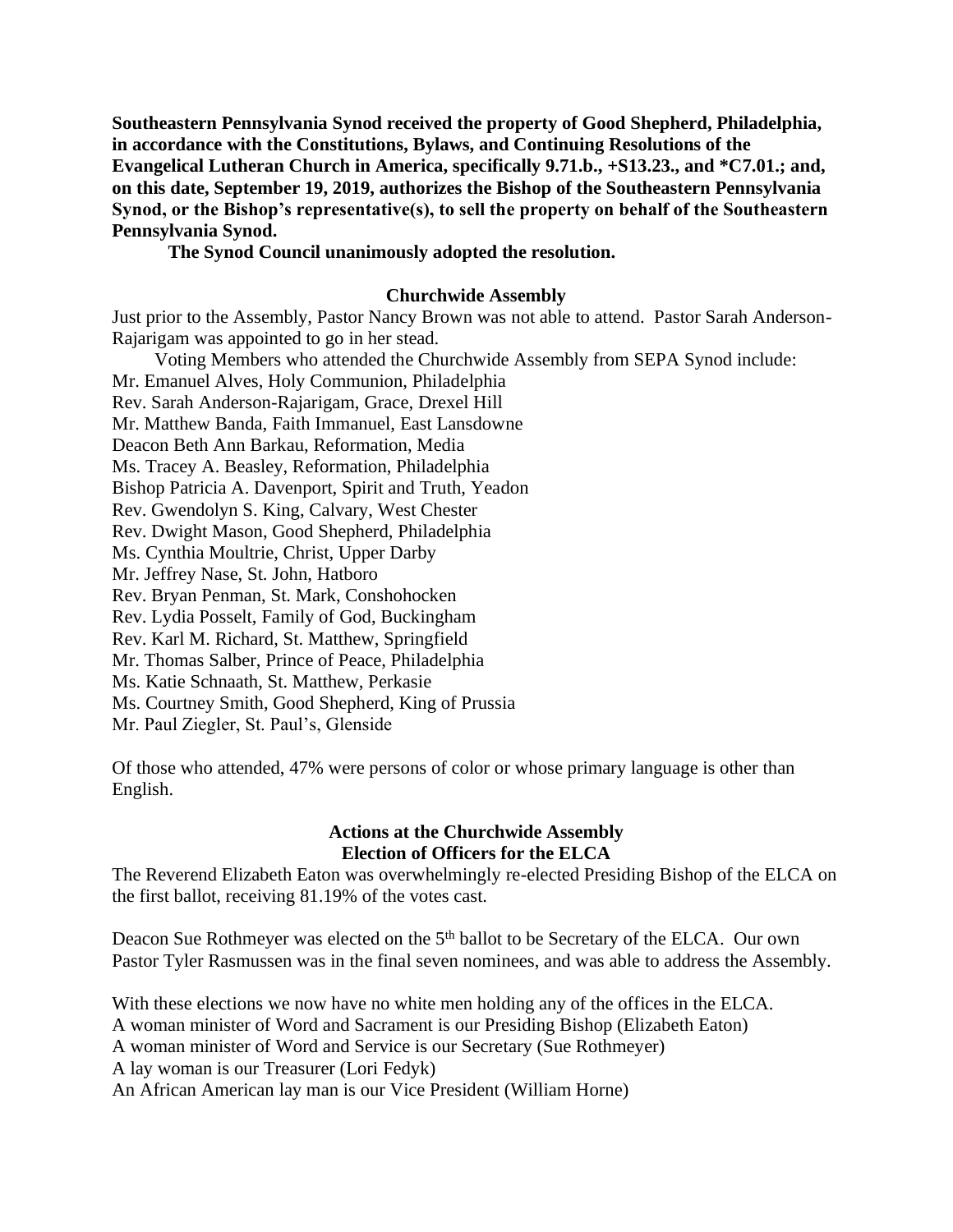We also have 23 of 65 Synodical Bishops who are women. While not complete, signs of growing diversity abound in our Church.

## **Actions on Resolutions and Memorials submitted to the Churchwide Assembly by the Southeastern Pennsylvania Synod**

The Southeastern Pennsylvania Synod had submitted three items for consideration at the Churchwide Assembly, all of which were adopted. The three memorials submitted were: **Memorial on the 50th Anniversary of the Ordination of Women** (from 2018 Assembly) **Endorsement of "***The Earth Charter***"** (from 2019 Assembly) **Advocating for Immigrants and Refugees in Our Communities** (from 2019 Assembly)

Secretary Richard included in his written report the full text of the memorials as adopted, along with other memorials related to these which were put forward by other Synods and adopted by the Churchwide Assembly.

### **COMMITTEE REPORTS**

# **Constitution Committee**

Two congregations have completed revising their constitutions, and the Committee brings them to the Synod Council for approval.

**S.C.19.09.10. THEREFORE BE IT RESOLVED THAT the Southeastern Pennsylvania Synod Council approve the congregation constitution of Advent, West Chester.**

**S.C.19.09.11. THEREFORE BE IT RESOLVED THAT, pending ratification by the congregation, the Southeastern Pennsylvania Synod Council approve the congregation constitution of St. Peter, Hilltown.**

**The Synod Council unanimously adopted the resolutions.**

Pastor Tyler Rasmussen, chair of the Constitution Committee, shared that the new revisions to Model Constitution for Congregations which were adopted at the Churchwide Assembly are now available. Please be sure to incorporate them into your constitutions, and if you have not done so recently, now is a good time to update your constitution.

# **Investment Committee**

Mr. David Ehret, chairperson, shared that since our last meeting \$650,000 has been added to the portfolio, approximately \$50,000 in each fund.

Total investment portfolio as of August 31, 2019 is \$4,157,682

# **Forward Together in Faith**

Ms. Ellen Daneke, chairperson of the Campaign, shared that \$25,000 is available in grants this year. The window for applying opened June  $1<sup>st</sup>$ , and will remain open until September 30<sup>th</sup>. So far only one grant request has been received, but the team does anticipate several more to arrive by the deadline. The grant committee will meet in October and November, with decisions to be made in December. There may be an ability to evaluate late requests. Distribution of funds should happen in January.